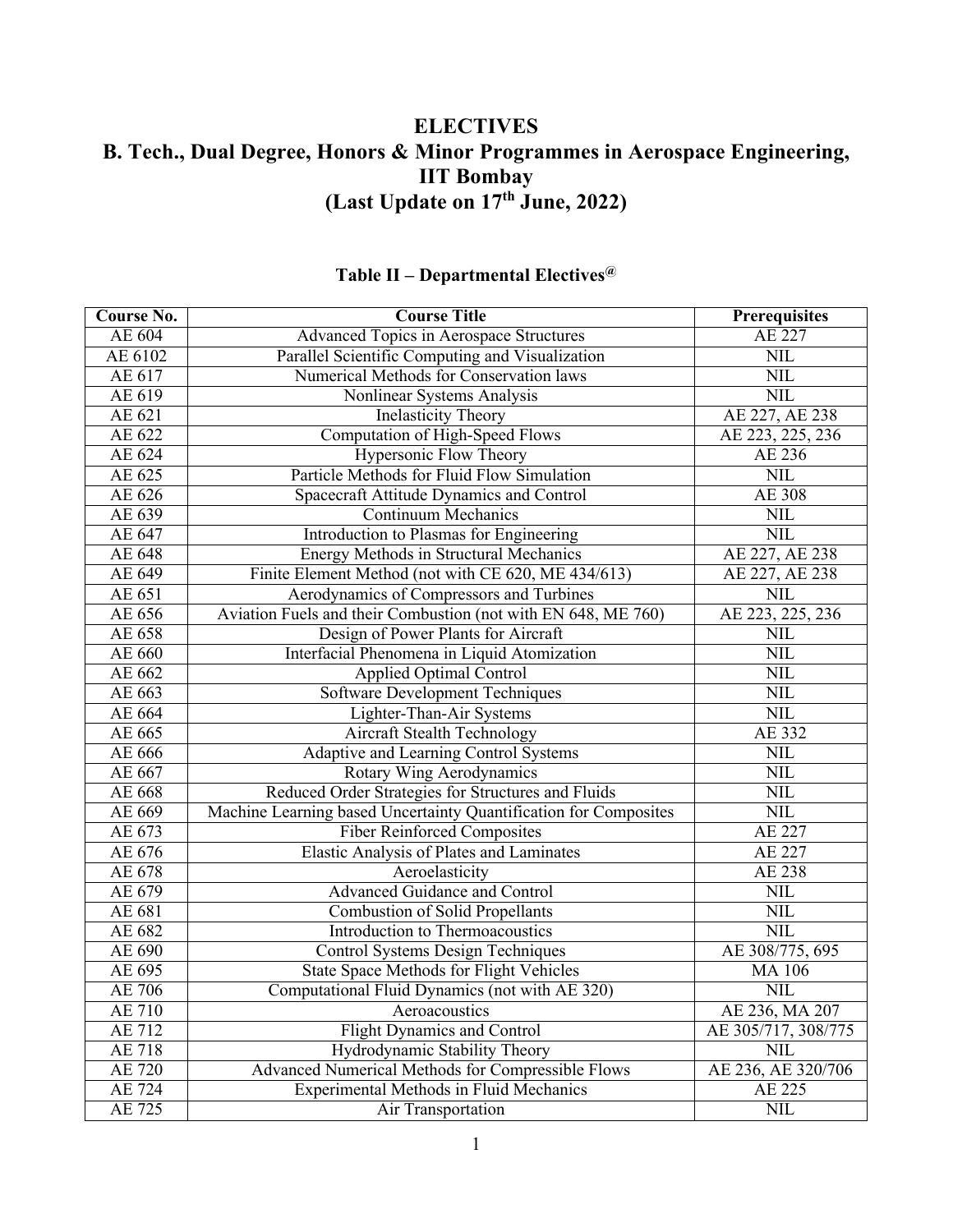| AE 726        | Heat Transfer: Aerospace Applications                        | AE 223, AE 225 |
|---------------|--------------------------------------------------------------|----------------|
| AE 730        | <b>Experimental Methods in Structural Dynamics</b>           | AE 326         |
| AE 731        | Multiscale Modelling of Materials                            | <b>NIL</b>     |
| AE 732        | <b>Composite Structures Analysis and Design</b>              | AE 443/673     |
| AE 736        | Advanced Aero elasticity                                     | AE 455/678     |
| AE 738        | <b>Tensors for Engineers</b>                                 | <b>NIL</b>     |
| AE 755        | Optimization for Engineering Design (not with SC 607)        | <b>NIL</b>     |
| AE 759        | <b>Systems Engineering Principles</b>                        | <b>NIL</b>     |
| AE 771        | Introduction to Matrix Computations                          | <b>NIL</b>     |
| AE 773        | <b>Applied Mechatronics</b>                                  | <b>NIL</b>     |
| AE 774        | Special Topics in Aerodynamics and CFD                       | <b>NIL</b>     |
| AE 779        | Optimization of Multidisciplinary Systems                    | AE 310/755     |
| <b>AE 780</b> | Computational Heat Transfer and Fluid Flow (not with ME 415) | <b>NIL</b>     |
| AE 782        | <b>Flow Control</b>                                          | AE 310/755     |

@Each course listed has 6 credits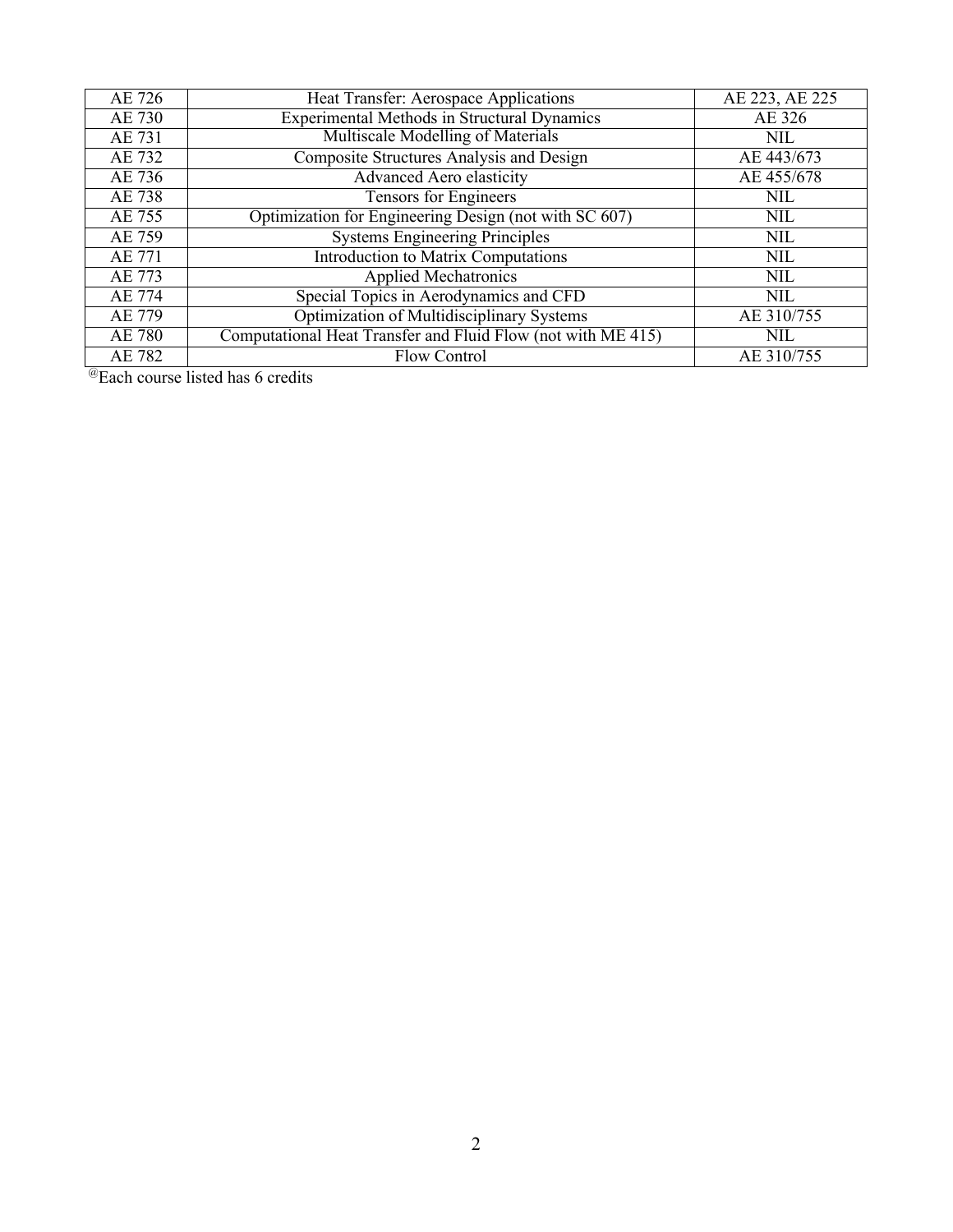| No.            | <b>Course Title</b>                                                   |
|----------------|-----------------------------------------------------------------------|
| CE 611         | <b>Advanced Structural Mechanics</b>                                  |
| CE 615         | Structural Optimization (only if AE 310/755 are not offered)          |
| CE 619         | <b>Structural Stability</b>                                           |
| <b>CE 620</b>  | Finite Element Methods (not with AE 649, ME 434/613)                  |
| CE 623         | <b>Advanced Solids Mechanics</b>                                      |
| CE 624         | Nonlinear Analysis                                                    |
| CH 504         | <b>Computational Chemistry</b>                                        |
| CL 601         | <b>Advanced Transport Phenomena</b>                                   |
| CL 653         | State Estimation: Theory & Applications                               |
| CL 686         | <b>Advanced Process Control</b>                                       |
| CS 747         | Foundations of Intelligent and Learning Agents                        |
| <b>GNR 649</b> | Planetary Sciences: Earth and Beyond                                  |
| EE 613         | Nonlinear Dynamical Systems                                           |
| EE 622         | <b>Optimal Control Systems</b>                                        |
| EE 623         | Nonlinear Control Systems                                             |
| EE 635         | Applied Linear Algebra                                                |
| EE 636         | <b>Matrix Computations</b>                                            |
| EE 638         | Estimation & Identification                                           |
| EE 640         | Multivariable Control Systems (not with SC 613)                       |
| <b>EE 712</b>  | <b>Embedded Systems</b>                                               |
| <b>EE 737</b>  | Introduction to Stochastic Control                                    |
| <b>EE 794</b>  | Microsystems: Analysis and Design                                     |
| <b>EN 648</b>  | Combustion Engineering (not with AE 656, ME 760)                      |
| IE 502         | Probabilistic Models                                                  |
| IE 503         | Operational Analysis (not with ME 407)                                |
| IE 614         | Linear Systems                                                        |
| IE 630         | Simulation Modeling and Analysis                                      |
| <b>MA 540</b>  | Numerical Methods for PDEs                                            |
| <b>ME 401</b>  | Microprocessors and Automatic Control                                 |
| <b>ME 407</b>  | Industrial Engineering & Operations Research I (not with IE 503)      |
| <b>ME412</b>   | CFD and Heat Transfer Lab                                             |
| <b>ME415</b>   | Computational Fluid Dynamics and Heat Transfer (not with AE 780)      |
| ME 434/613     | Finite Element and Boundary Element Methods (not with AE 649, CE 620) |
| <b>ME 472</b>  | Nonlinear Dynamics & Chaos                                            |
| <b>ME 601</b>  | <b>Stress Analysis</b>                                                |
| <b>ME 602</b>  | Fatigue, Fracture and Failure analysis                                |
| ME 604         | Robotics                                                              |
| ME 616         | <b>Fracture Mechanics</b>                                             |
| ME 637         | Manufacturing Automation                                              |
| ME 664         | Advanced Finite Element and Boundary Element Methods                  |
| ME 679         | Micromechanics of Composites                                          |
| ME 699         | Magnetohydrodynamics and its Engineering Applications                 |
| <b>ME 704</b>  | Computational Methods in Thermal & Fluids Engineering                 |
| <b>ME 724</b>  | <b>Essentials of Turbulence</b>                                       |
| <b>ME 741</b>  | Turbulence & Combustion Modeling                                      |
| <b>ME 744</b>  | <b>Applied Random Vibrations</b>                                      |
| ME 755         | Advanced Mechanics of Solids                                          |

## **Table III – Non-Departmental Electives&+**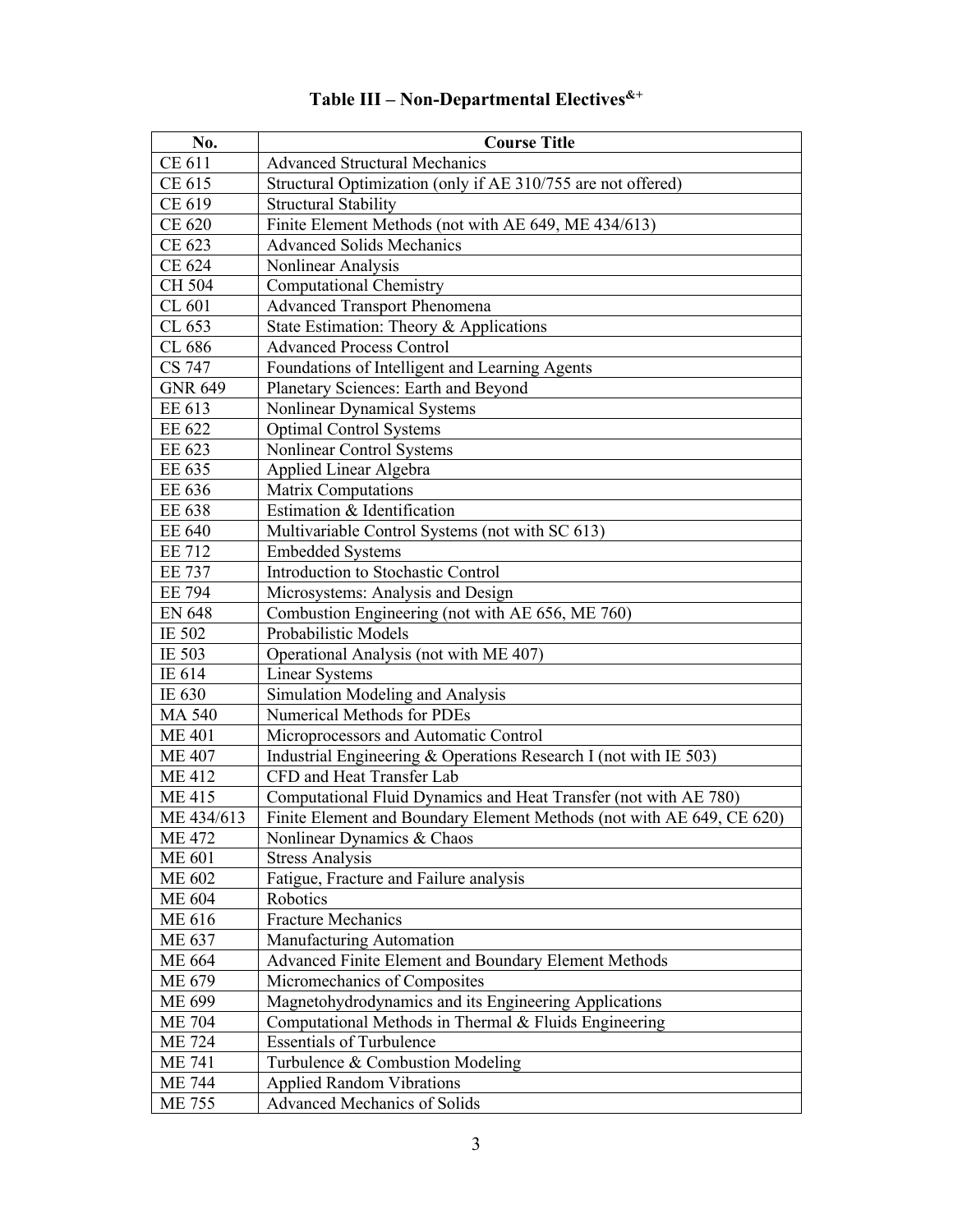| <b>ME 759</b> | Nonlinear Finite Element Methods                      |
|---------------|-------------------------------------------------------|
| <b>ME 760</b> | Fuels and Combustion (not with AE 656, EN 648)        |
| <b>ME 762</b> | <b>Advanced Engineering Dynamics</b>                  |
| <b>ME 766</b> | High Performance Sci. Computing                       |
| <b>ME 772</b> | Processing of Aerospace Materials - I                 |
| <b>ME 774</b> | Processing of Aerospace Materials - II                |
| <b>ME 781</b> | Data Mining and Applications                          |
| MM 445        | <b>Continuum Plasticity of Metals</b>                 |
| MM 654        | <b>Advanced Composites</b>                            |
| MM 657        | Design & Application of Engineering Materials         |
| MM 658        | Fracture Mechanics & Failure Analysis                 |
| PH 251        | <b>Classical Mechanics</b>                            |
| PH 426/556    | Astrophysics                                          |
| <b>SC 202</b> | <b>Signals and Feedback Systems</b>                   |
| <b>SC 301</b> | <b>Linear and Nonlinear Systems</b>                   |
| SC 601        | Modelling and Identification of Dynamical Systems     |
| SC 602        | Control of Nonlinear Dynamical Systems                |
| SC 607        | Optimization (not with AE 755)                        |
| SC 613        | Multivariable Control Systems (not with EE 640)       |
| SC 617        | <b>Adaptive Control Theory</b>                        |
| SC 618        | Analytical and Geometric Dynamics                     |
| SC 619        | Control of Lagrangian & Hamiltonian Systems           |
| <b>SC 620</b> | Automation and Feedback Control                       |
| SC 624        | Differential Geometric Methods in Control             |
| SC 625        | <b>Systems Theory</b>                                 |
| SC 627        | Motion Planning & Coordination of Autonomous Vehicles |
| SC 628        | Guidance Strategies for Autonomous Vehicles           |
| SC 633        | Geometric and Analytical Aspects of Optimal Control   |
| SC 635        | <b>Advanced Topics in Mobile Robotics</b>             |
| SC 637        | Sparsity Methods in Systems & Controls                |
| SC 643        | Stochastic & Networked Control                        |
| SC 646        | Distributed Optimization and Machine Learning         |
| <b>SC 702</b> | Linear System Theory for PDE                          |

&Each course listed has 6 credits

+ Courses not listed, if found appropriate, can be allowed with the approval of DUGC. The students interested in such courses, however, need to plan in advance, in order to complete the approval process well in time.